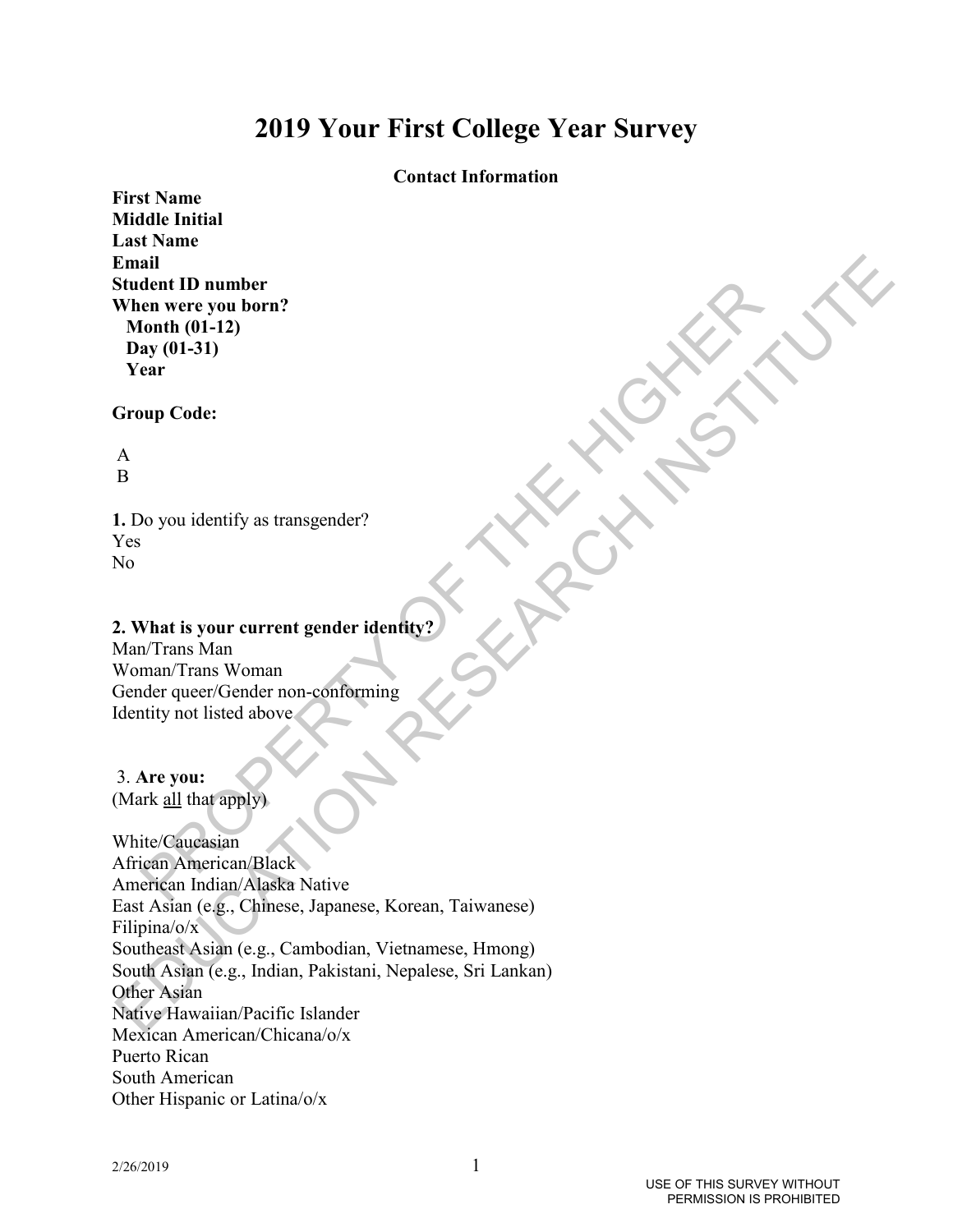# **Other**

# **4. What is your sexual orientation?**

(Mark <u>one</u> response only)

bextual<br>
property of a contently a full-time or part-time student?<br>
It is the one response only)<br>
where we you currently a full-time or part-time student?<br>
Letime undergraduate<br>
cime in edergraduate<br>
what year did you firs Heterosexual/Straight Gay Lesbian Bisexual **Oueer** Pansexual Asexual Not listed above

# **5. Are you currently a full-time or part-time student?**

(Mark one response only)

Full-time undergraduate Part-time undergraduate Not enrolled

# **6. What year did you first enter:**

(Mark one in each column)

[Response Choices: Your 1st College, This College]

2018 or 2019 2017 2016 2015 2014 or earlier

# **7. How often in the past year did you:**

(Mark one in each row)

[Response Choices: Frequently, Occasionally, Not at all]

# Ask questions in class

Contained the content of the content of the content of the content of the content of the scheme of the scheme of the scheme of the content of the scheme of the content of the content of the content of the content of the co Support your opinions with a logical argument Seek solutions to problems and explain them to others Revise your papers to improve your writing Take a risk because you felt you had more to gain Seek alternative solutions to a problem Look up scientific research articles and resources Explore topics on your own, even though it was not required for a class Accept mistakes as part of the learning process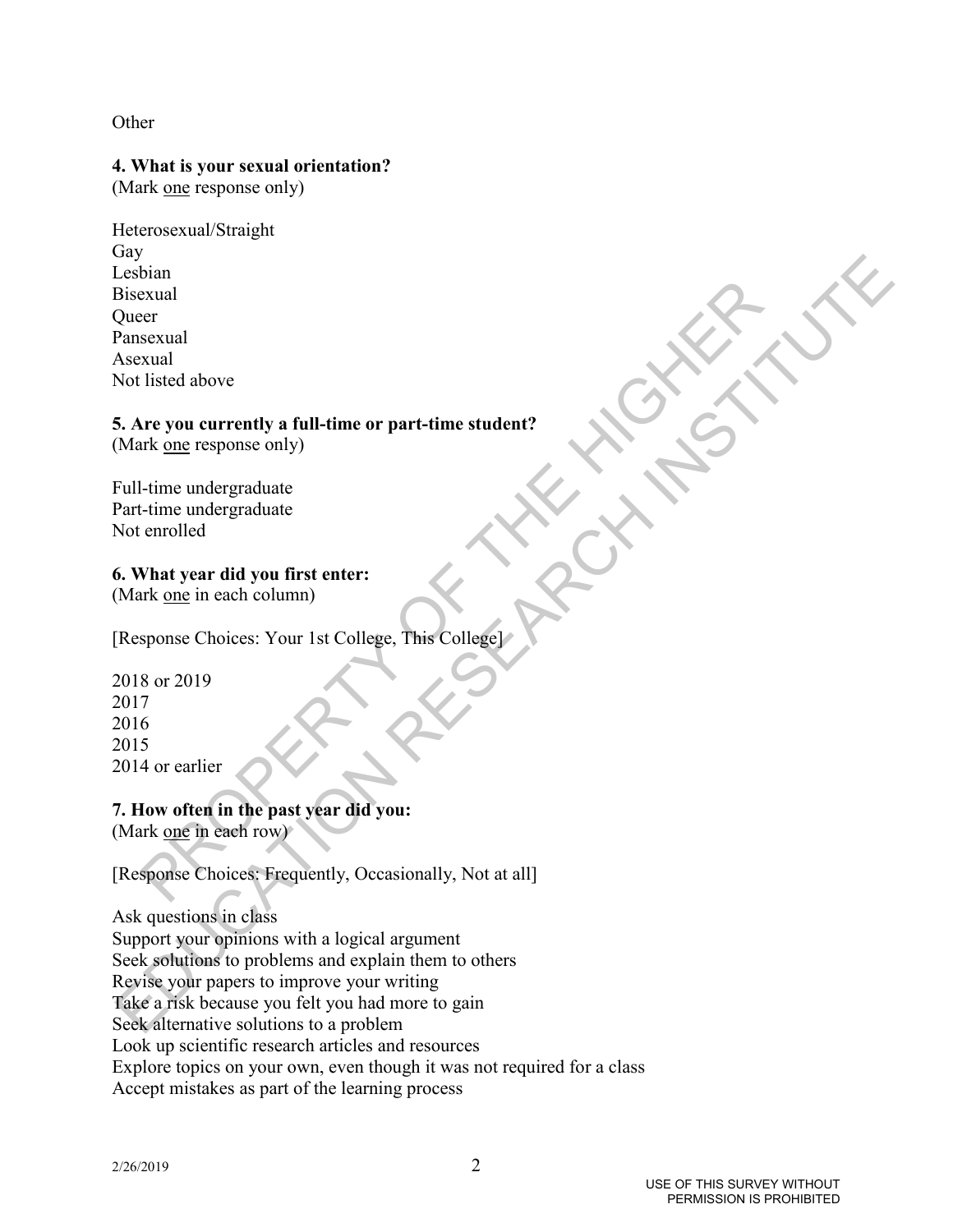Analyze multiple sources of information before coming to a conclusion Take on a challenge that scares you

# **8. Since entering this college, how often have you interacted with the following people (e.g., by phone, e-mail, text, or in person):**

(Mark one in each row)

[Response Choices: Daily, 2 or 3 times per week, Once a week, 1 or 2 times per month, 1 or 2 times per term, Never]

plane cancels. Every the state of the matter of the state of the state of the state of the state of class or office hours<br>and the dating different and institution<br>deter and this institution<br>of the state state of a differen Response Choices: Daily, 2 or 3 times per week, Onec a week, 1 or 2 times per month, 1 or 2<br>
dimes per mem, Neverl<br>
Fraculty <u>omissic</u> of class or office hours<br>
Acadiemic authors/counselors<br>
Choultant subtractioning assis Faculty during office hours Faculty outside of class or office hours Academic advisors/counselors Graduate students/teaching assistants Close friends at this institution Close friends not at this institution Your parents/guardians Your siblings or extended family

**9. Do you have any concern about your ability to finance your college education?**  (Mark one response only)

None (I am confident that I will have sufficient funds) Some (but I probably will have enough funds) Major (not sure I will have enough funds to complete college)

# **10. How much of the past year's educational expenses (room, board, tuition, and fees) were covered from each of the following sources?**

(Mark one answer for each possible source)

[Response categories: None, \$1 to \$2,999, \$3,000 to \$5,999, \$6,000 to \$9,999, \$10,000 to \$14,999, \$15,000 or more]

Family resources (parents, relatives, spouse, etc.) My own resources (income from work, work-study, etc.) Aid which need not be repaid (grants, scholarships, military, etc.) Aid which must be repaid (loans)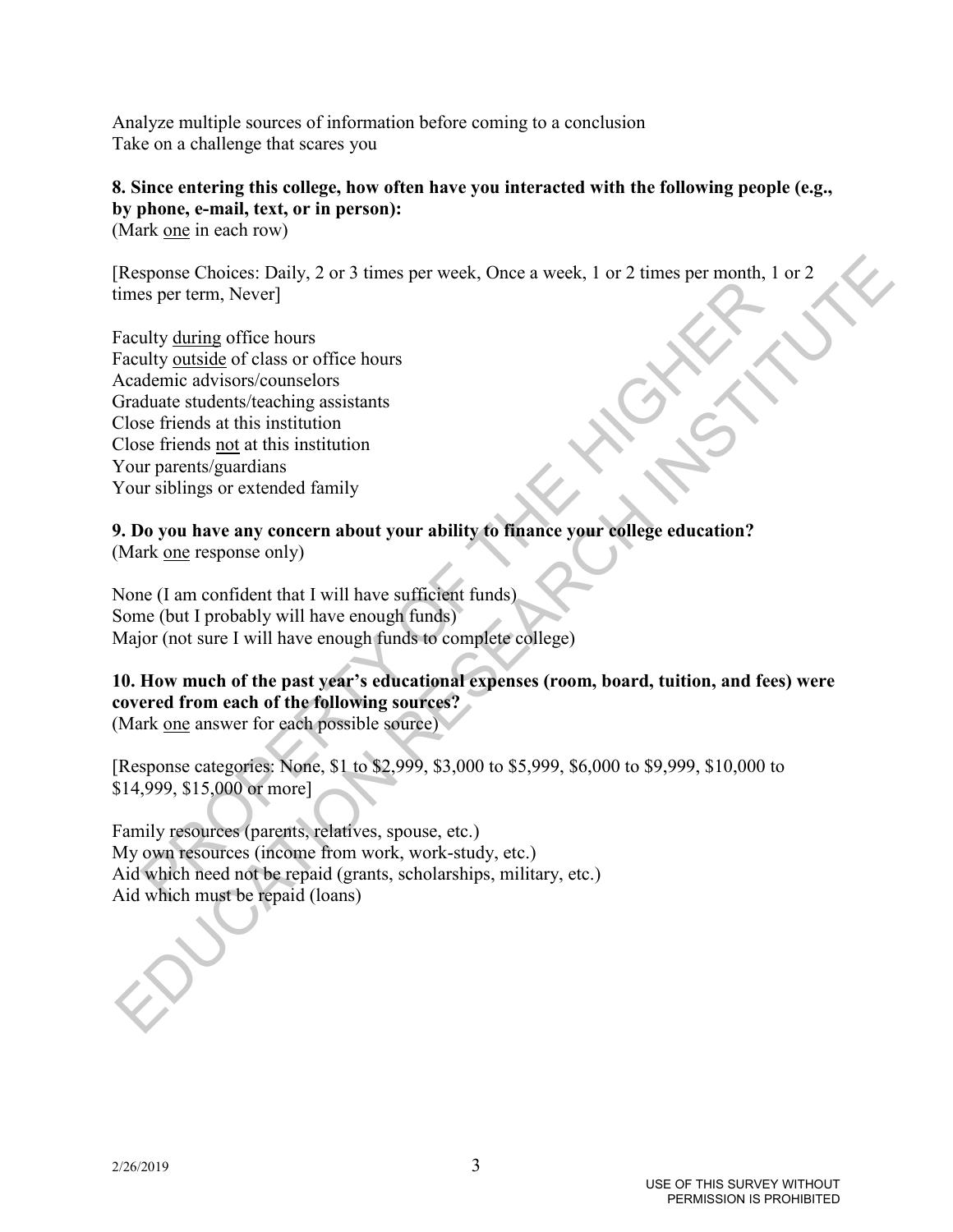# **11. Since entering this college, how often have you felt:**

(Mark one in each row)

[Response Choices: Frequently, Occasionally, Not at all]

Lonely or homesick Isolated from campus life Unsafe on this campus Worried about your health That your courses inspired you to think in new ways That your job responsibilities interfered with your schoolwork That your family responsibilities interfered with your schoolwork Family support to succeed That faculty provided me with feedback that helped me assess my progress in class That my contributions were valued in class That faculty encouraged me to ask questions and participate in discussions

# **12. Please rate your satisfaction with your college in each area:**

(Mark one in each row)

[Response Choices: Very Satisfied, Satisfied, Neutral, Dissatisfied, Very Dissatisfied, Can't Rate/No Experience]

and the material and the control of the state of the state of the state of typic courses inspired you to think in new ways<br>
ty our job responsibilities interfered with your schoolwork<br>
ty our family responsibilities interf and and counter the main of the main of the main of the main of the main of the main of the main of the main of the main of the properties with the main of the main of the main of the main of the main of the main of the ma General education and core curriculum courses Your overall academic experience Career services Classroom facilities Computer facilities/labs Library resources Laboratory facilities and equipment Technology resources Academic advising Student housing (e.g., res. halls) Financial aid office Financial aid package Student health services Student psychological services Orientation for new students Opportunities for community service First-year programs (e.g., first-year seminar, learning community, linked courses, common book) Mentoring received from faculty/staff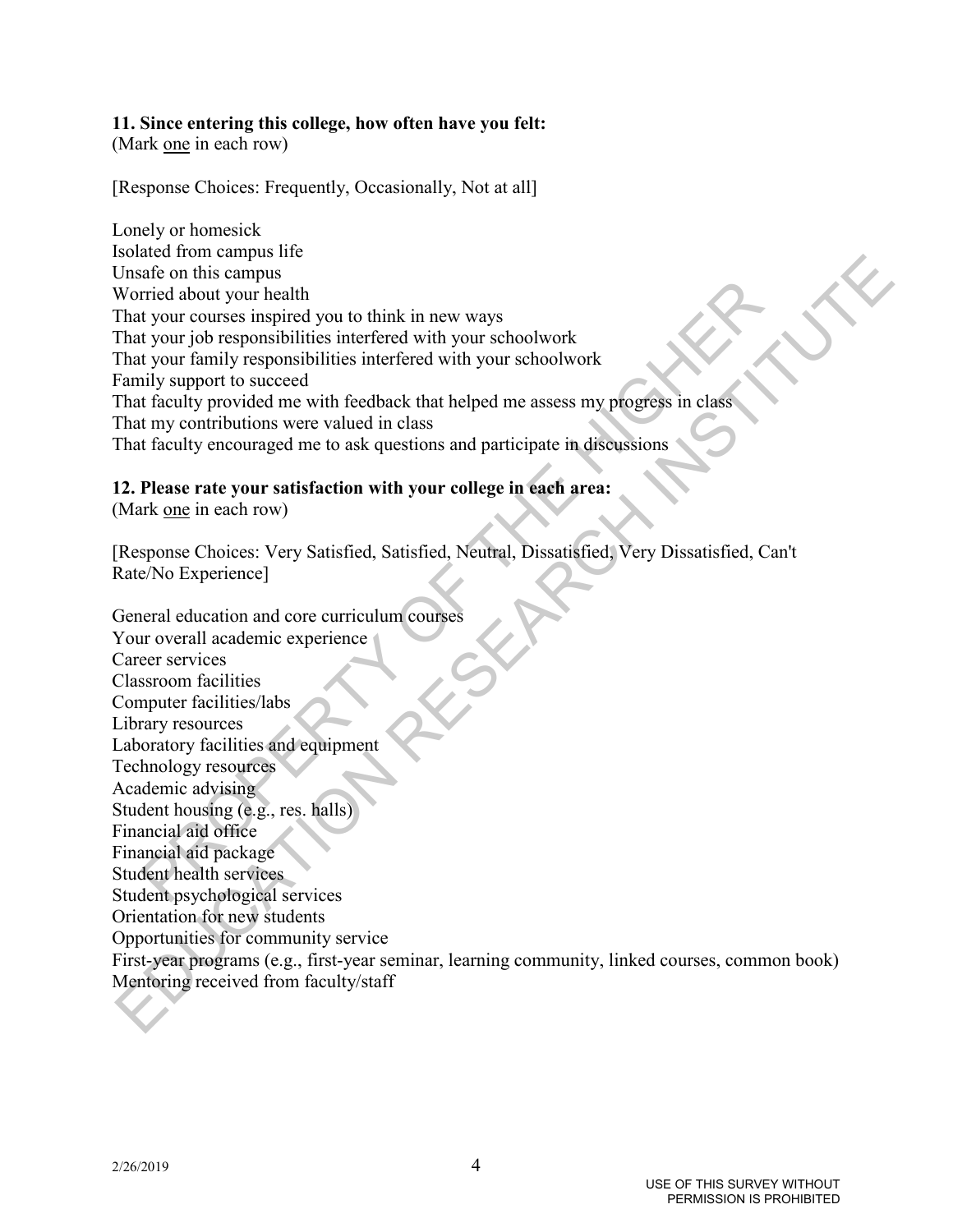# **13. Rate yourself on each of the following traits as compared with the average person your age. We want the most accurate estimate of how you see yourself.**

(Mark one in each row)

[Response Choices: Highest 10%, Above Average, Average, Below Average, Lowest 10%]

Example the property of control<br>the property control and the destring skills when<br>the destring a bility of the station destring a bility<br>desiring a bility<br>sical health<br>sical health<br>sical health<br>in desiring a bility<br>sical h is continued and the state of the state of the state of the state of the state of the contact of the condition<br>Computer programming skills<br>Direct to denive the condition blends that the condition of the condition<br> $\text{Right-Canif}$ Academic ability Artistic ability Compassion Computer programming skills **Creativity** Drive to achieve Emotional health Leadership ability Mathematical ability Physical health Public speaking ability Risk-taking Self-confidence (intellectual) Self-confidence (social) Spirituality Understanding of others Writing ability

# **14. Since entering this college, how has it been to:**

(Mark one in each row)

[Response Choices: Very Easy, Somewhat Easy, Somewhat Difficult, Very Difficult]

Understand what your professors expect of you academically Develop effective study skills Adjust to the academic demands of college Manage your time effectively Develop close friendships with other students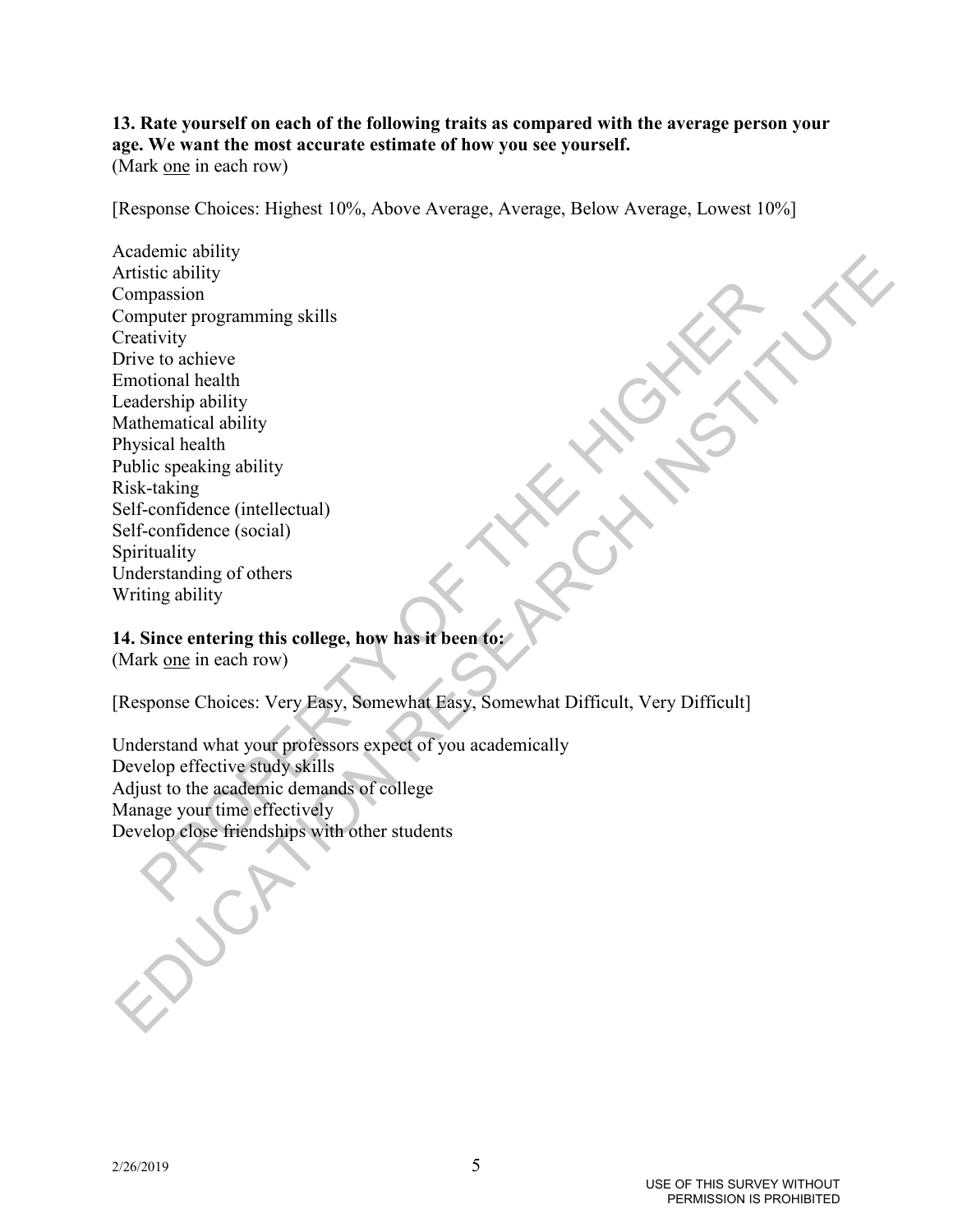# **15. How would you rate yourself in the following areas:**

(Mark one in each row)

[Response Choices: A Major Strength, Somewhat Strong, Average, Somewhat Weak, A Major Weakness]

Ability to see the world from someone else's perspective Tolerance of others with different beliefs Openness to having my own views challenged Ability to discuss and negotiate controversial issues Ability to work cooperatively with diverse people Critical thinking skills Ability to manage your time effectively

# **16. Since entering this college, how often have you:**

(Mark one in each row)

[Response Choices: Frequently, Occasionally, Not at all]

Exame to business to having my own views challenged<br>threes to having my own views challenged<br>lity to discuss and negotiate controversial issues<br>inty to work cooperatively with diverse people<br>ical thinking skills<br>this to ma Notice that works and works challenged<br>
Notice of others with different beliefs<br>
Obcurate of others with different beliefs<br>
Ability to discuss and negotiate controversial issues<br>
Ability to work concentrively with diverse Attended a religious service Been bored in class Demonstrated for a cause (e.g., boycott, rally, protest) Studied with other students Consumed beer Consumed wine or liquor Felt overwhelmed by all you had to do Felt depressed Performed volunteer work Contributed money to help support my family Asked a professor for advice after class Worked on a local, state, or national political campaign Socialized with someone of another sexual orientation Been late to class Posted on a course-related online discussion board Performed community service as part of a class Discussed religion Discussed politics Maintained a healthy diet Had adequate sleep Helped raise money for a cause or campaign Publicly communicated your opinion about a cause (e.g., blog, email, petition) Felt anxious Written computer code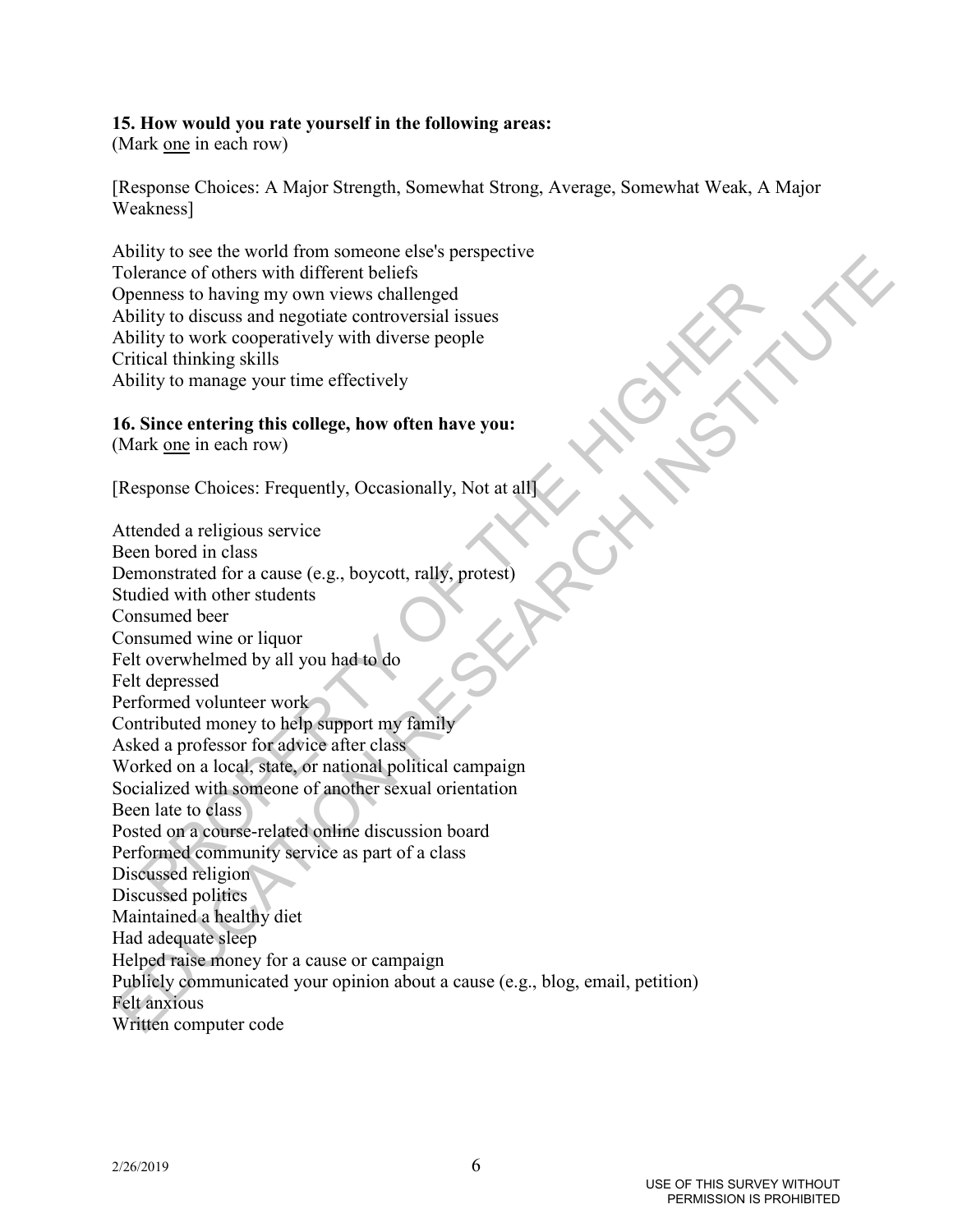# **17. Please indicate the extent to which you agree or disagree with the following statements:**  (Mark one in each row)

[Response Choices: Strongly Agree, Agree, Disagree, Strongly Disagree]

en the state of the state of the state of the state of the state of the state of the state of the state of the state of the state of the state of the state of the state of the state of the state of the state of the state o Example, the care of the computer of the campus community<br>accounts of the campus community<br>there is slot of metal custom on this campus community<br>there is little that a person can do to be better at math - you are either " I have felt discriminated against at this institution because of my race/ethnicity, gender/gender identity, sexual orientation, religion, or disability status I see myself as part of the campus community There is a lot of racial tension on this campus There is little that a person can do to be better at math - you are either "good" or "bad" at math Sexual violence is prevalent on this campus I have been able to find a balance between academics and extracurricular activities Faculty empower me to learn here If asked, I would recommend this college to others At least one staff member has taken an interest in my development I feel valued at this institution In class, I have heard faculty express stereotypes based on race/ethnicity, gender, sexual orientation, religion, or disability status I feel a sense of belonging to this campus At least one faculty member has taken an interest in my development I feel I am a member of this college I have effectively led a group to a common purpose It's important for me to be thinking about my career path after college I have a clear idea of how to achieve my career goals My political views closely resemble those of my parents/guardians

# **18. What is your overall grade average (as of your most recently completed academic term)?**

(Mark one response only)

A or  $A+$  $A-$ 

 $B+$ 

B

B-

 $C+$  $\mathcal{C}$ 

D

I did not receive grades in my courses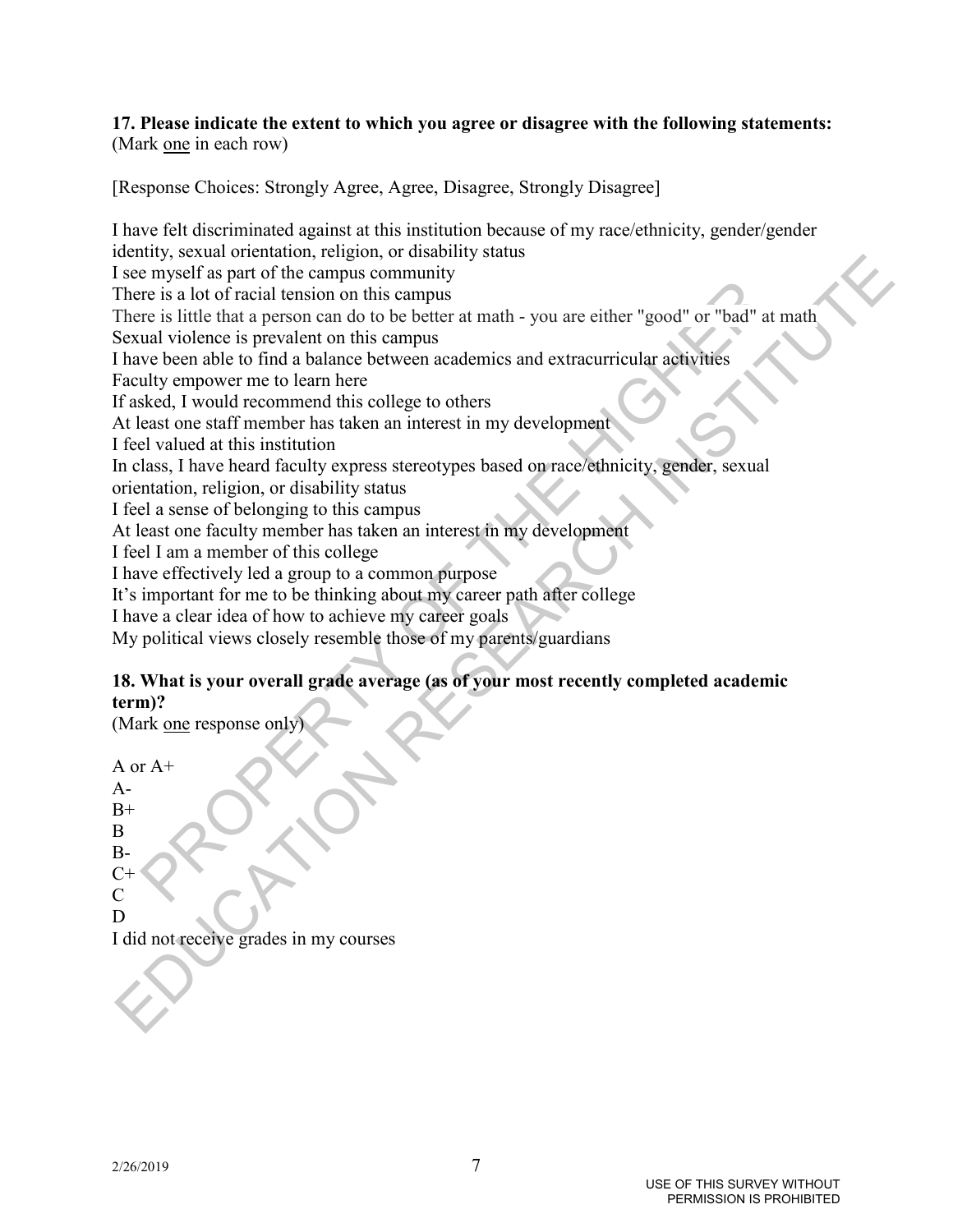# **19. Please rate your satisfaction with your college in each area:**

(Mark one in each row)

[Response Choices: Very Satisfied, Satisfied, Neutral, Dissatisfied, Very Dissatisfied]

in the streamed the control of the streamed in the streamed in the distribution of the distribution of solicies we are controlled duality of maturity of struction<br>sections and particular care plane and particular care plan Norm to mean move of the minimum<br>Statistic through the material of the statistic distribution diversity of fielding<br>Cordinate diversity of fielding<br>Cordinate of coursework to everyday life<br>Relevante of coursework to everyd Amount of contact with faculty Ability to find a faculty or staff mentor Racial/ethnic diversity of faculty Racial/ethnic diversity of student body Gender diversity of faculty Class size Relevance of coursework to everyday life Relevance of coursework to future career plans Overall quality of instruction Respect for the expression of diverse beliefs Availability of campus social activities Overall sense of community among students Overall college experience Administrative response to incidents of: (Select one in each row)

Campus emergencies **Discrimination** Sexual assaults

# **20. Please rate your agreement with the following statements: This institution has contributed to my:**

(Mark one in each row)

[Response Choices: Strongly Agree, Agree, Disagree, Strongly Disagree]

Knowledge of a particular field or discipline Knowledge of people from different races/cultures Understanding the problems facing my community Understanding of national issues Understanding of global issues Ability to conduct research Ability to work as part of a team Problem-solving skills Foreign language ability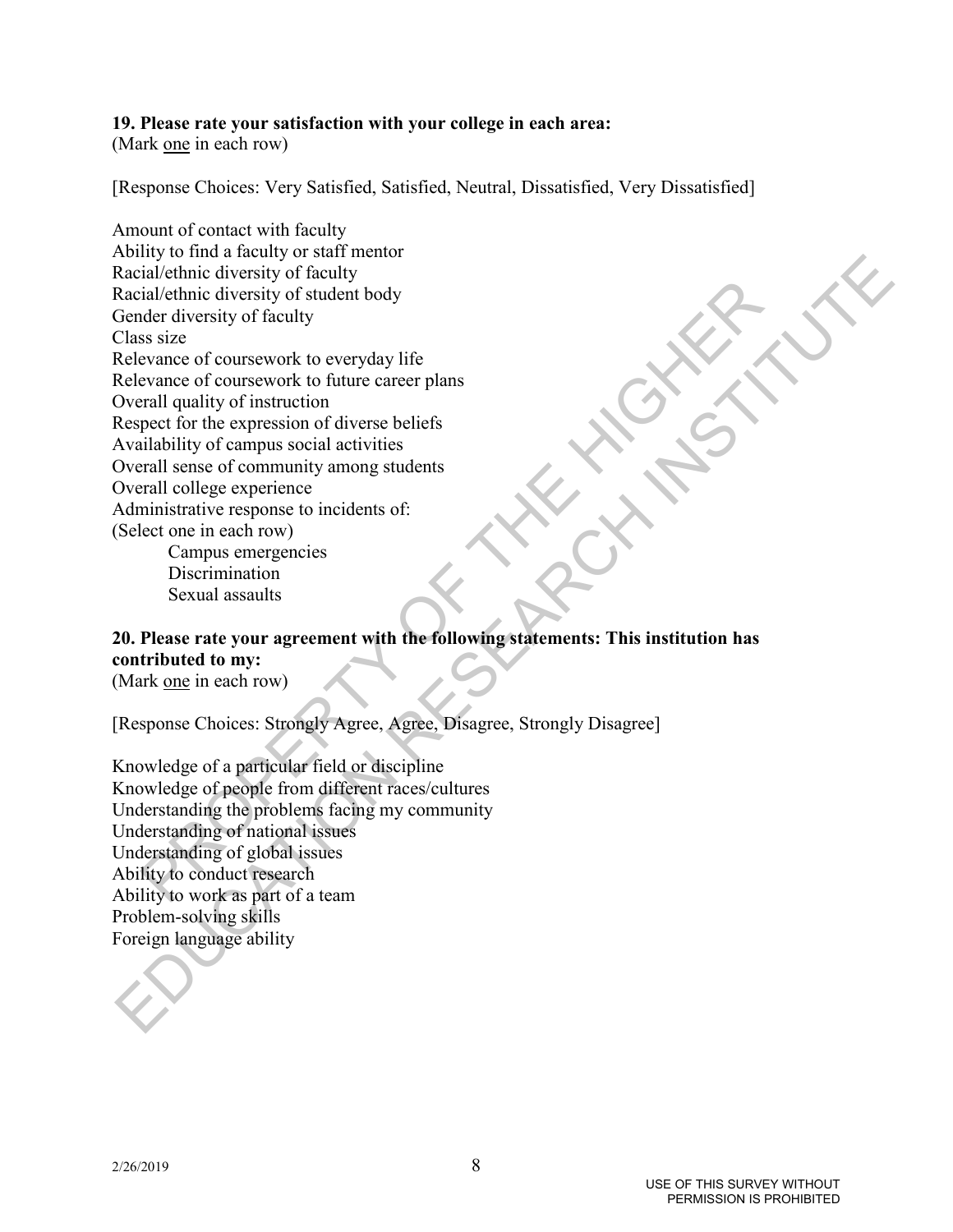# **21. To what extent have you experienced the following with students from a racial/ethnic group other than your own?**

(Mark one in each row)

[Response Choices: Very Often, Often, Sometimes, Seldom, Never]

income the control of the control of the control of the control of graded, control is interactions<br>and (by), dated, or otherwise intimately involved<br>tred personal feelings and problems<br>terms, somewhat hostile interactions<br> From the animal around the median control of the median control of the change of the change of the change of the change and problem and problem and control in the change and problem and control in the change of the median Dined or shared a meal Had meaningful and honest discussions about race/ethnic relations outside of class Pursued (by), dated, or otherwise intimately involved Had guarded, cautious interactions Shared personal feelings and problems Had tense, somewhat hostile interactions Had intellectual discussions outside of class Felt insulted or threatened because of your race/ethnicity Felt ignored or invisible because your race/ethnicity Studied or prepared for class Socialized or partied

# **22. Where did you primarily live while attending college this past year?**

(Mark one response only)

# **On Campus**

Special interest housing First-year student housing Cultural or minority student housing Single-sex housing Special academic program housing Other special interest housing Regular college housing Residence hall Apartment Fraternity or sorority housing Other residential housing

# **Off Campus**

At home with family Fraternity or sorority house Rented apartment or house **Other**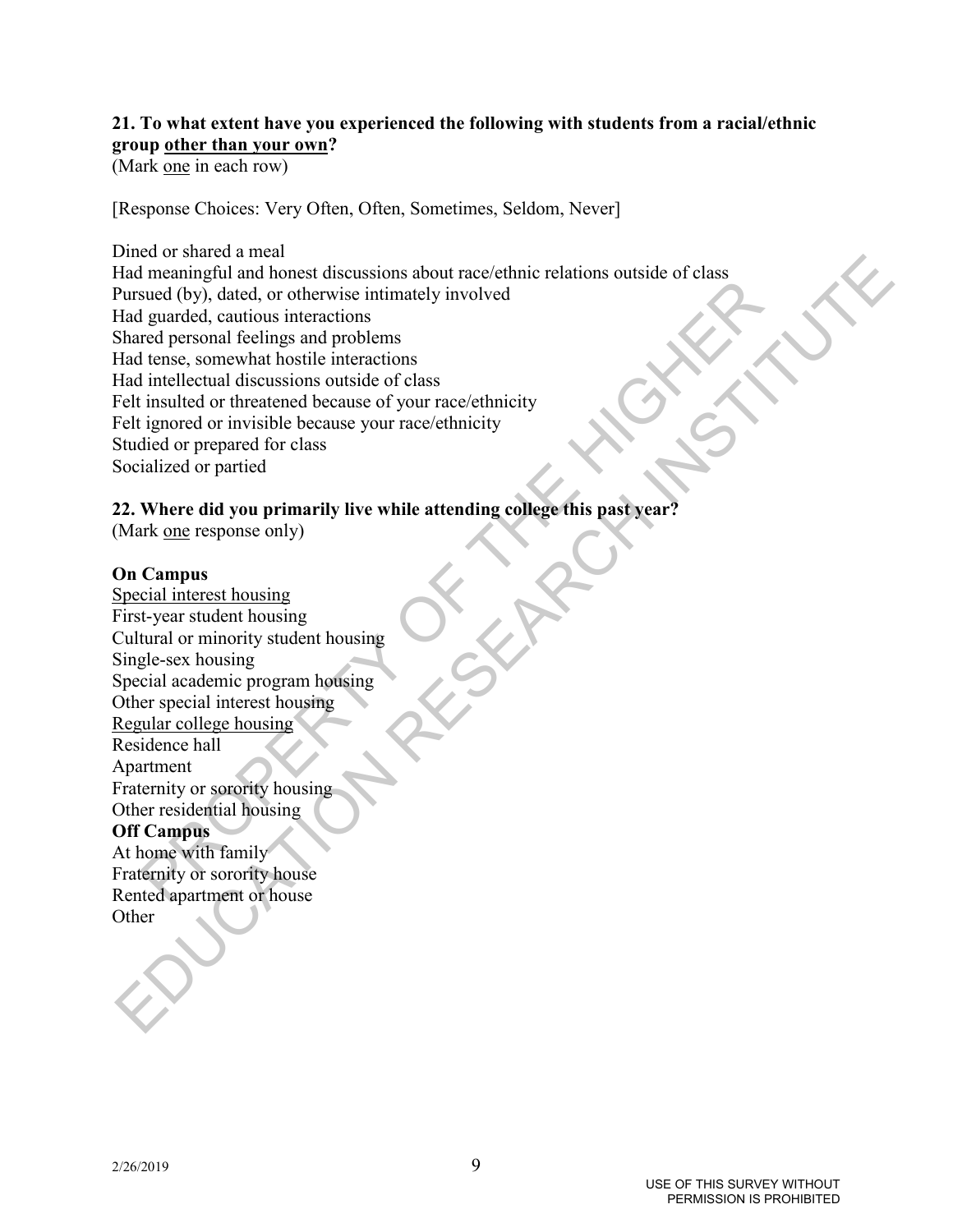# **23. Indicate the importance to you personally of each of the following:**

(Mark one in each row)

[Response Choices: Essential, Very Important, Somewhat Important, Not Important]

example propriation in my only the correct or the control in a business of my own<br>atempt geographical form my colleagues for contributions to my special field<br>uencing social values<br>is in a famility<br>may a family go there we Exteriming an saturology in may note that the contributions for the product social first decomparise social first devotion in a business of my own<br>
Dobtaining recognition in four my collegeues for contributions to my speci Becoming accomplished in one of the performing arts (acting, dancing, etc.) Becoming an authority in my field Integrating spirituality into my life Becoming successful in a business of my own Obtaining recognition from my colleagues for contributions to my special field Influencing the political structure Influencing social values Raising a family Being very well off financially Helping others who are in difficulty Making a theoretical contribution to science Writing original works (poems, novels, etc.) Creating artistic works (painting, sculpture, etc.) Developing a meaningful philosophy of life Participating in a community action program Helping to promote racial understanding Keeping up to date with political affairs Becoming a community leader Improving my understanding of other countries and cultures Becoming involved in programs to clean up the environment

# **24. Since entering college have you:**

(Mark Yes or No for each item)

Decided to pursue a different major Remained undecided about a major Failed one or more courses Taken an honors course Taken a remedial or developmental course Enrolled in a formal program where a group of students takes two or more courses together (e.g., FIG, learning community, linked courses) Participated in an academic support program Participated in a common book or summer reading program in which all students read and discuss the material Taken a course or first-year seminar designed to help first-year students adjust to college Taken courses from more than one institution simultaneously Taken a course exclusively online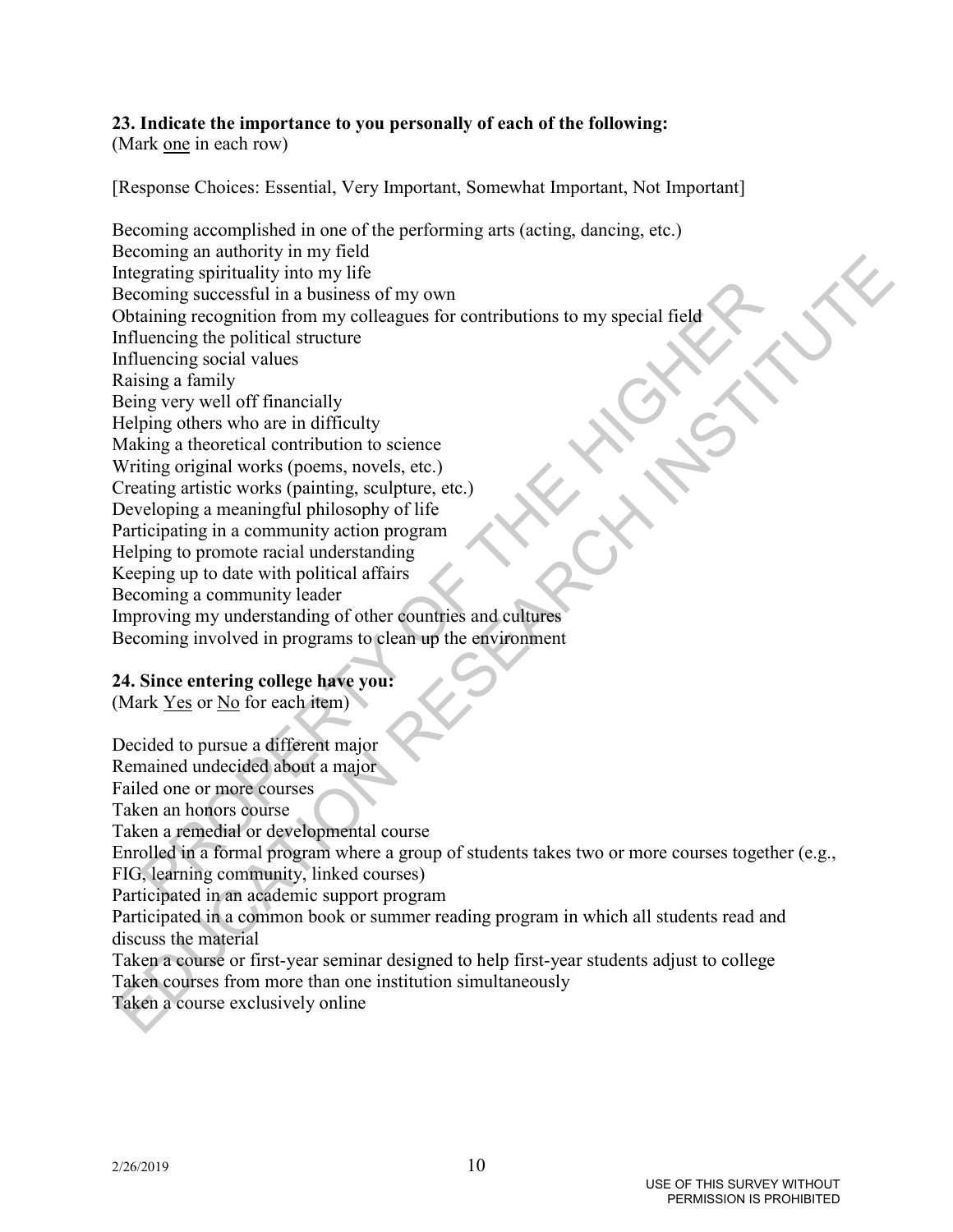# **25. Since entering this college have you:**

(Mark Yes or No for each item)

Social mediantal control and the members of the stress of the street of the matter of the members of equal intercollegiate antietics (e.g., NCAA or NAIA) ght personal counseling<br>the distribution of the members of a differe Monta a nanelmo va sonon,<br>coincid a pro-professional or departmental elob<br>Played intercelle parameters are alternation in the maximum and a particular except in properties and<br>the played intercelle parameteristic fig. PCAA Changed your career choice Held a full-time job (approx. 40 hours) while taking classes Felt hungry but didn't eat because I didn't have enough money for food Joined a fraternity or sorority Joined a pre-professional or departmental club Participated in an undergraduate research program Played club, intramural, or recreational sports Played intercollegiate athletics (e.g., NCAA or NAIA) Sought personal counseling Strengthened your religious or spiritual beliefs/convictions Had a roommate of a different race/ethnicity Accumulated excessive credit card debt Been a leader in an organization Voted in a national, state, or local election Been made aware of your college's sexual harassment/assault reporting policy Participated in: Student government

 Leadership training An ethnic/racial student organization An LGBTQ student organization A women's advocacy group

# **26. Since entering this college, how much time have you spent during a typical week doing the following activities?**

(Mark one in each row)

[Response Choices: Hours per week: None, < 1 hr/wk, 1-2 hrs/wk, 3-5 hrs/wk, 6-10 hrs/wk, 11- 15 hrs/wk, 16-20 hrs/wk, Over 20 hrs/wk]

Attending classes/labs Studying/homework Socializing with friends in person Using social media Partying Participating in student clubs/groups Watching TV/online video content (e.g., Amazon, Hulu, Netflix, YouTube) Exercising/sports Working (for pay) on campus Working (for pay) off campus Performing household/childcare duties Commuting Praying/meditating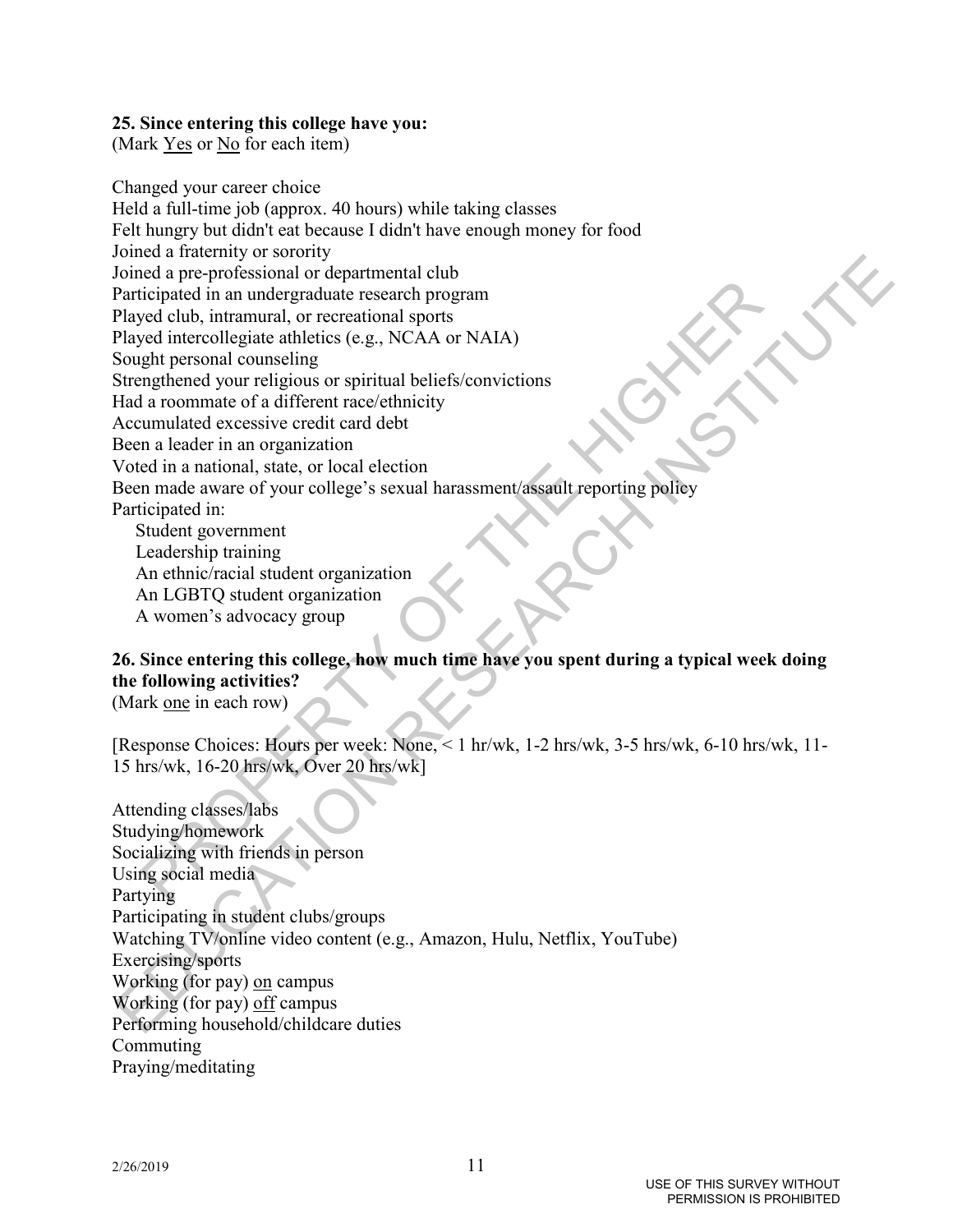# **27. Since entering this college, indicate how often you:**

(Mark one in each row)

[Response Choices: Frequently, Occasionally, Not at all]

entrance of the control of the control of the control of the properties and control of the control of the control of the control of the control of the control of the control of the control of the control of the control of The contract matter of the state of the state of the state of the state of the Skipped closes discussions Skipped class<br>Skipped class<br>Skipped class<br>Skipped class<br>Skipped class<br>Communicated regularly with your professors fo Turned in course assignment(s) late Tutored another student Contributed to class discussions Discussed course content with students outside of class Skipped class Received tutoring Communicated regularly with your professors Worked on a professor's research project Turned in course assignments that did not reflect your best work Had difficulty getting along with your roommate(s)/housemate(s) Witnessed academic dishonesty/cheating Went home for the weekend Received advice/counseling from another student Fell asleep in class Had difficulty getting the courses you need Texted or used social media during class Worked with classmates on group projects Accessed your campus' library resources electronically Made a presentation in class Used the institution's course catalog (paper or online)

# **28. How would you characterize your political views?**

(Mark one response only)

Far left Liberal Middle-of-the-road Conservative Far right

# **29. Are you currently registered to vote?** (Mark one response only)

Ineligible Yes No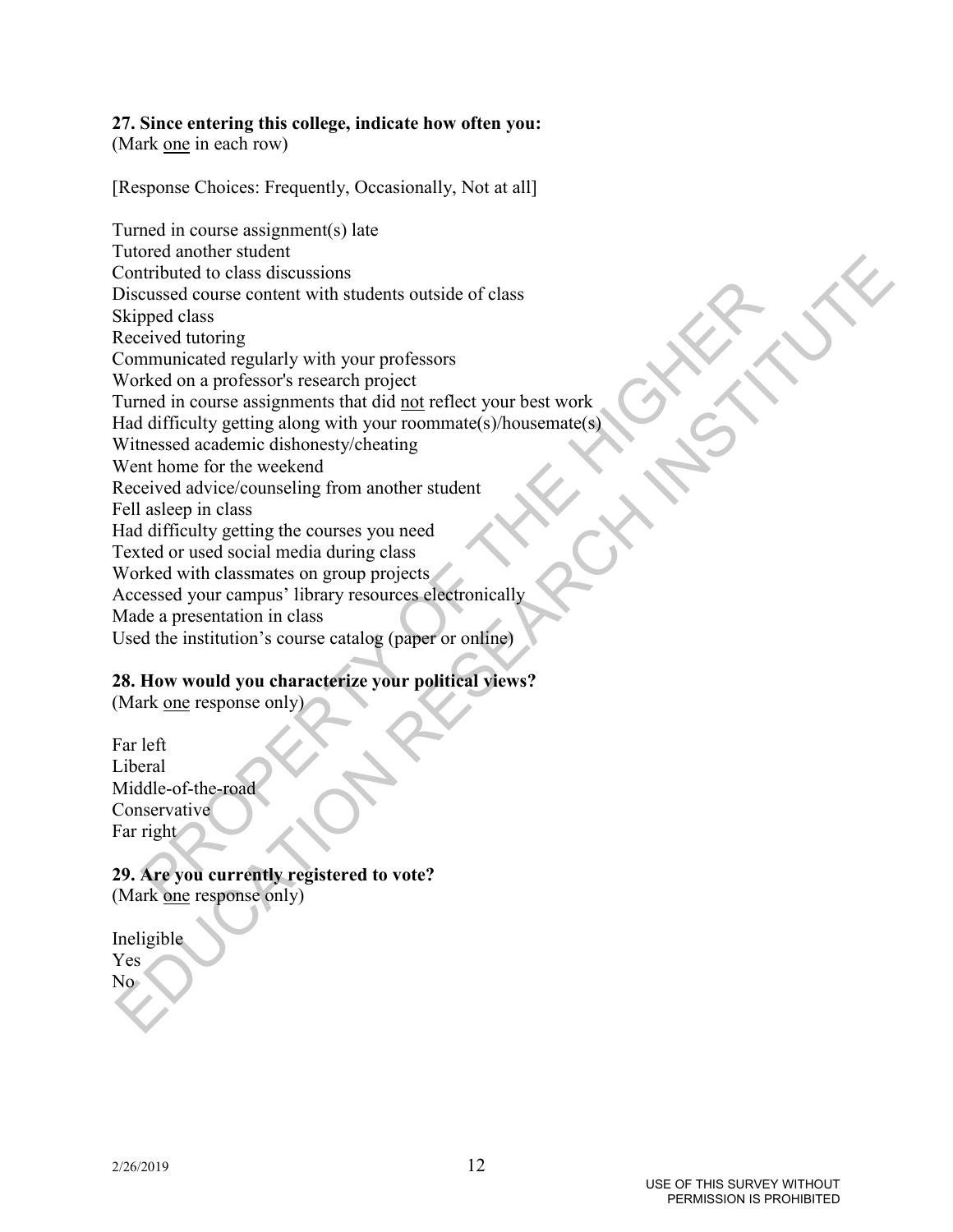# **30. If given the choice, would you still choose to enroll at your current (or most) recent college?** (Mark <u>one</u> response only) Definitely yes Probably yes Probably no Definitely no Not sure yet

### **31. Since entering this college, how often have you utilized the following services:** (Mark one in each row)

[Response Choices: Frequently, Occasionally, Not at all]

Since entering this college, how often have you utilized the following services:<br>tk one in each row)<br>sponse Choices: Frequently, Oceasionally, Not at all]<br>dy skills advising<br>the distring center is equivalent in the service The State entering this college, how often have you utilized the following services:<br>
2H. Since entering this college, how often have you utilized the following services:<br>
Response Choices: Frequently, Occasionally, Not at Study skills advising Financial aid advising Student health services Student psychological services Writing center Disability resource center Career services Academic advising Campus safety services (Safe Walk, Public Safety/Police Dept., etc.)

# **32. What do you think you will be doing in fall 2019?**

(Mark <u>one</u> response only)

Attending your current (or most recent) institution Attending another institution Don't know/have not decided yet Not attending any institution

# **33. Military Status:**

(Mark one response only)

None

ROTC, cadet, or midshipman at a service academy In Reserves or National Guard On Active Duty A discharged veteran NOT serving on Active Duty, in the Reserves, or in the National Guard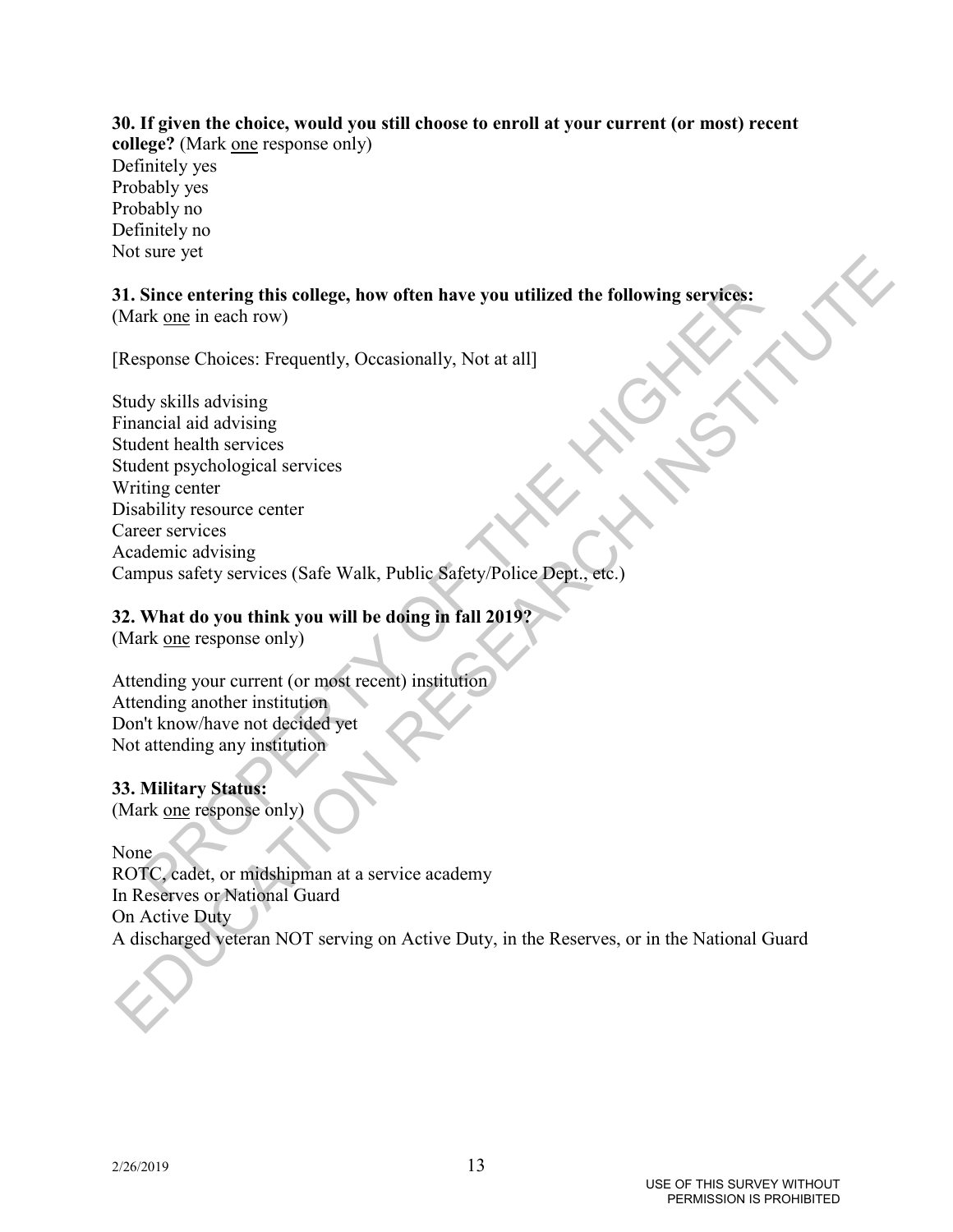### **34. Please indicate your current major using the codes provided on the attached fold out.**

### **ARTS AND HUMANITIES**

A1 Art, fine and applied A2 Classical and Modern Languages and Literature A3 English (language and literature) A4 History

A5 Journalism/Communication A6 Media/Film Studios A7 Music A8 Philosophy A9 Theater/Drama B1 Theology/Religion B2 Other Arts and Humanities

### **BIOLOGICAL & LIFE SCIENCES**

Experimentalism Communication<br>
1 B Boncolcki Engineering<br>
Into Hotel Christian Engineering<br>
Into Hotel Distribution<br>
Interference To Christian Engineering<br>
Next Distributions<br>
To Civil Engineering Scheen Experimentalisms<br> Al History<br>
AN Montal School Contains and the Computer Stationary of the Mathematical School Contains and the Mathematical School Contains and the Mathematical School Contains and the Computer School Contains are also the B3 Agriculture/Natural Resources B4 Animal Biology (zoology) B5 Biochemistry/Biophysics B6 Biology (general) B7 Ecology & Evolutionary Biology B8 Environmental Science B9 Marine Biology C1 Microbiology C2 Molecular, Cellular, & Developmental Biology C3 Neurobiology/Neuroscience C4 Plant Biology (botany) C5 Other Biological Science

#### **BUSINESS**

C6 Accounting C7 Business Admin. (general) C8 Computer/Management Information Systems C9 Entrepreneurship D1 Finance D2 Hospitality/Tourism D3 Human Resource Marketing D4 International Business D5 Management D6 Marketing D7 Secretarial Studies D8 Other Business

# **EDUCATION**

D9 Elementary Education E1 Music or Art Education E2 Physical Education or Recreation E3 Secondary Education E4 Special Education

E5 Other Education

#### **ENGINEERING**

E6 Aerospace/Aeronautical/Astronautical Engineering

E7 Biological/Agricultural Engineering E8 Biomedical Engineering E9 Chemical Engineering F1 Civil Engineering F2 Computer Engineering F3 Electrical/Electronic Communications Engineering

F4 Engineering Science/Engineering Physics F5 Environmental/Environmental Health Engineering

F6 Industrial/Manufacturing Engineering F7 Materials Engineering F8 Mechanical Engineering F9 Other Engineering

### **HEALTH PROFESSIONS**

G1 Clinical Laboratory Science

G2 Health Care Administration/Studies G3 Health Technology G4 Kinesiology G5 Nursing G6 Pharmacy

G7 Therapy (occupational, physical, speech) G8 Other Health Profession

#### **MATH AND COMPUTER SCIENCE**

G9 Computer Science H1 Mathematics/Statisticians

H2 Other Math and Computer Science

#### **PHYSICAL SCIENCE**

H3 Astronomy & Astrophysics H4 Atmospheric Sciences H5 Chemistry H6 Earth & Planetary Sciences H7 Marine Science H8 Physics H9 Other Physical Science

### **SOCIAL SCIENCE**

I1 Anthropology I2 Economics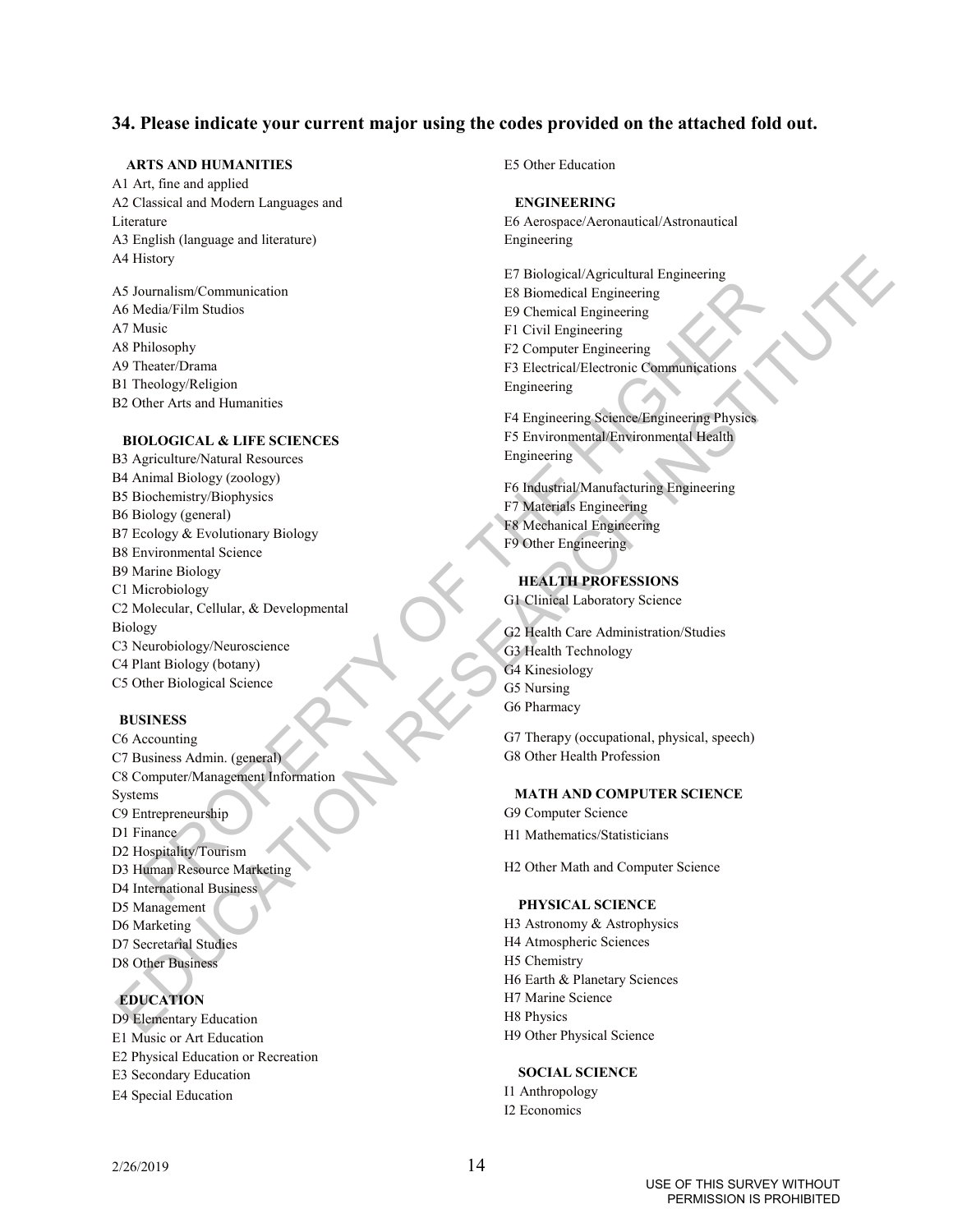I3 Ethnic/Cultural Studies I4 Geography I5 Political Science (gov't., international relations) I6 Psychology I7 Public Policy I8 Social Work I9 Sociology J1 Women's/Gender Studies J2 Other Social Science

### **OTHER MAJORS**

- J3 Architecture/Urban Planning
- J4 Criminal Justice
- J5 Library Science
- J6 Military Sciences/Technology/Operations
- J7 Security & Protective Services

### **J8 OTHER J9 UNDECIDED**

**35. To what extent are the following statements true of you:** (Mark one in each row)

ones a social Science<br>
To what extent are the following statements true of you: (Mark one in each fow)<br>
sponse categories: Agree Strongly, Agree Somewhat, Neutral, Disagree Somewhat, Di<br>
tive great personal satisfaction fr So Society<br>
Society Screen a Greater Snatister<br>
20 Other Social Science<br>
25. To what extent are the following statements true of you: (Mapk ang in each form)<br>
Hesponse categories. Agree Sinongly, Agree Somewhat, Neutral, D [Response categories: Agree Strongly, Agree Somewhat, Neutral, Disagree Somewhat, Disagree Strongly]

I have a strong sense of belonging to a community of scientists

I derive great personal satisfaction from working on a team that is doing important research

I think of myself as a scientist

I feel like I belong in the field of science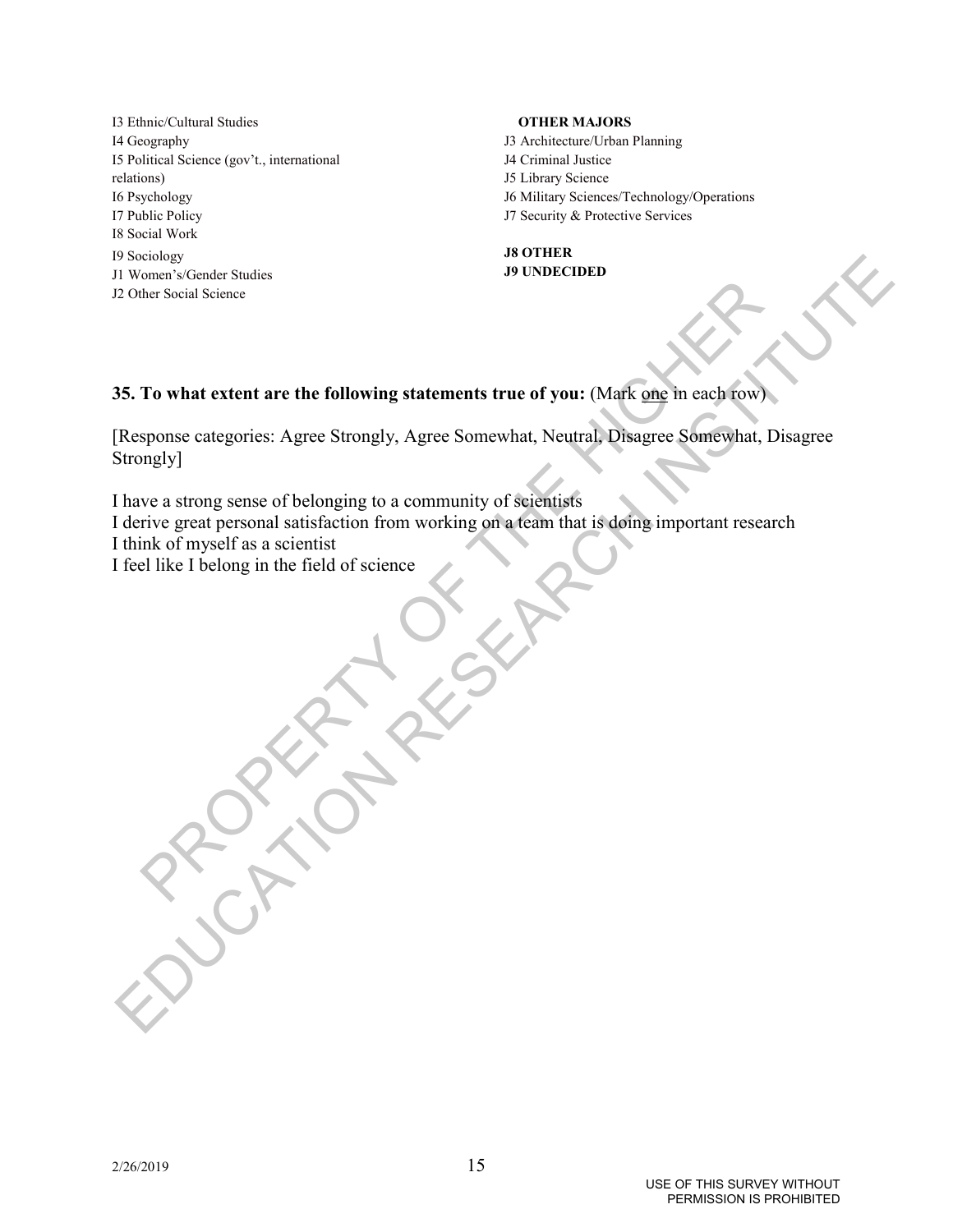# **36. How confident are you that you can: (Mark one in each row)**

[Response categories: Absolutely, Very, Moderately, Somewhat, Not at all]

Scientific literature to guide research<br>
relevant questions<br>
relevant questions<br>
relevant questions<br>
relevant questions<br>
relevant questions<br>
connections between different areas of science and mathematics<br>
connections betwe Excluents who we wonce a group of the following that<br>explain the results of a study<br>the secientific literature to guide research<br>Information scaling for an and not known about a problem<br>Concern questions between different Use technical science skills (use of tools, instruments, and/or techniques) Generate an answerable research question Determine how to collect appropriate data Explain the results of a study Use scientific literature to guide research Integrate results from multiple studies Ask relevant questions Identify what is known and not known about a problem Understand scientific concepts See connections between different areas of science and mathematics

# **37. Will you pursue a science-related research career?**

Definitely yes Probably yes Uncertain Probably no Definitely no

# **38. Did you transfer to this institution from another college/university?**

Yes No

# **39. Is English your primary language?**

Yes No

# **40. Do you plan to do any of the following this summer?**

(Mark Yes or No for each item)

Take courses at this institution Take courses at another institution Work for pay Perform volunteer work Participate in an internship Travel